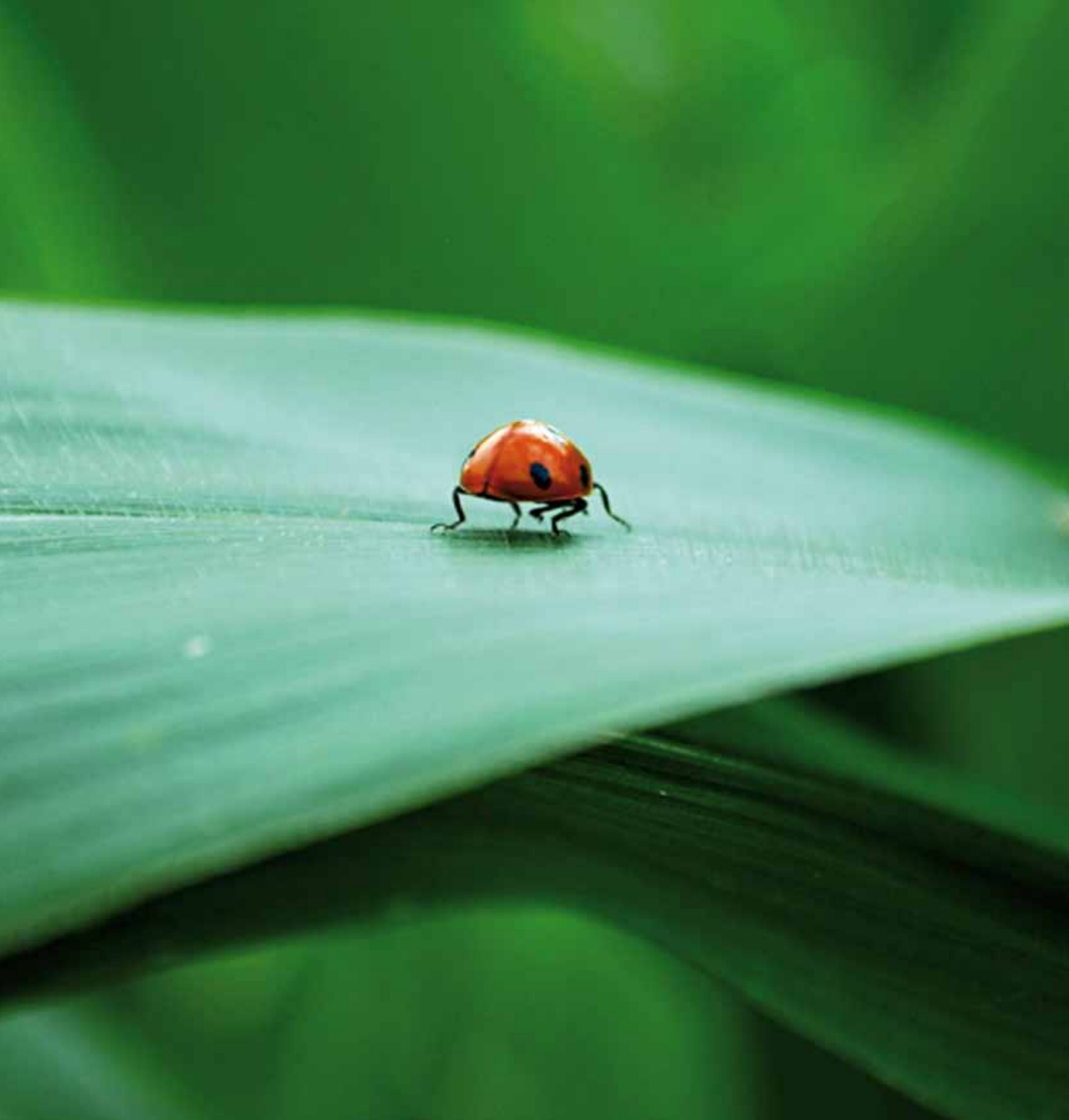# **2** THE MAJOR THREATS TO<br>BIODIVERSITY AND THE ROLE OF PEOPLE<br>Kieran Noonan-Mooney, CBD BIODIVERSITY AND THE ROLE OF PEOPLE

**W ARE** 

 **people affecting** 

**biodiversity**

*Kieran Noonan-Mooney, CBD Christine Gibb, CBD and FAO* 

**Every day we are faced with choices. As individuals we must decide what to eat, what to wear, how to get to school, and so on. Schools, businesses, governments and other groups also make choices. Some of these choices impact biodiversity, the variety of life on Earth. Sometimes our choices have positive impacts, for instance when we decide to use biodiversity sustainably or to protect it better. Increasingly, however, many of our actions are having negative consequences for biodiversity. In fact, human activities are the main cause of biodiversity loss.**

**PING**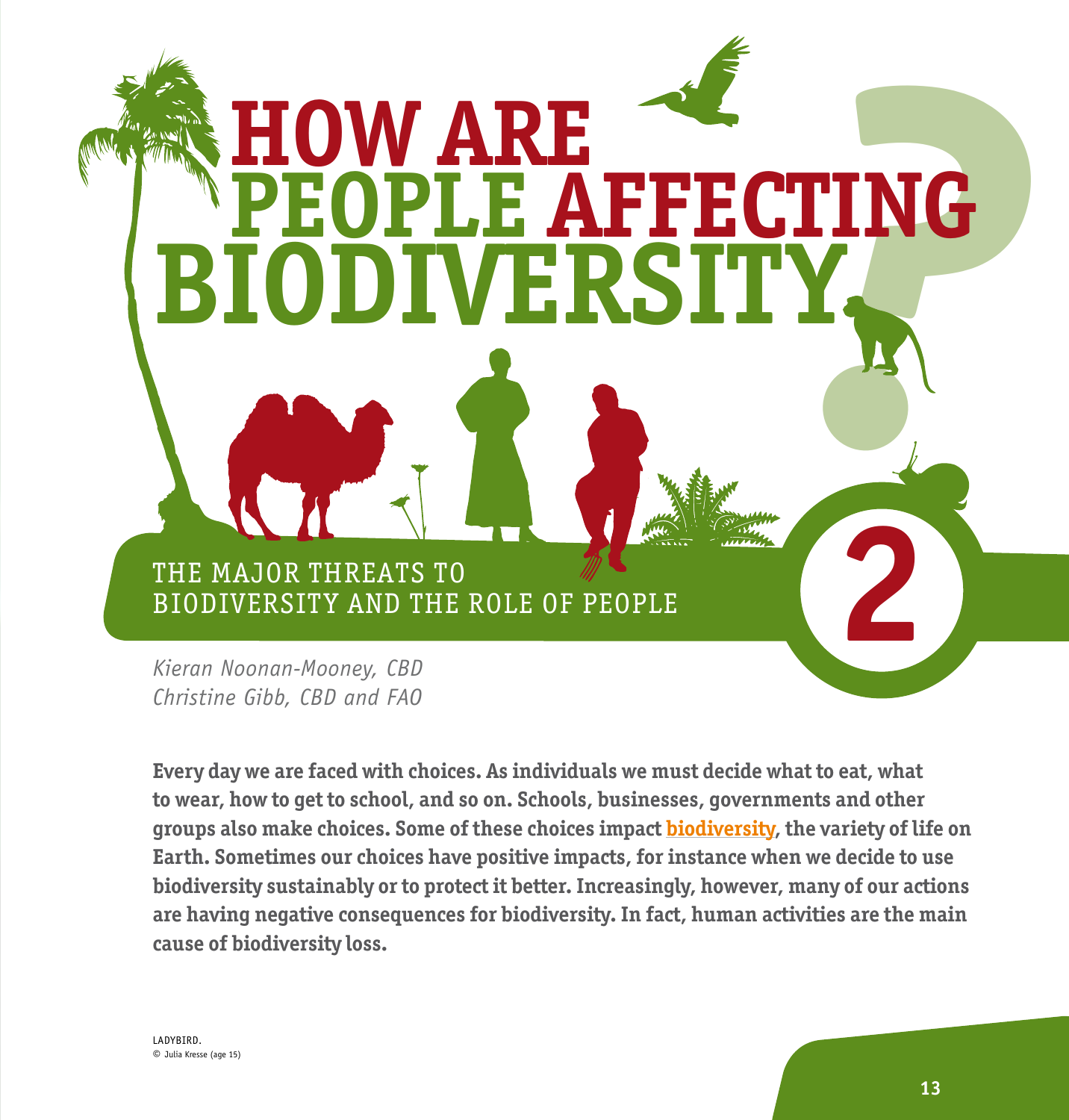The negative impacts of our actions have become so great that we are losing biodiversity more quickly now than at any other time in Earth's recent history. Scientists have assessed more than 47 000 **species** and found that 36 percent of these are threatened with **extinction**, the state whereby no live individuals of a species remain. In addition, extinction rates are estimated to be between 50 and 500 times higher than those observed from fossil records or the so-called **"background rate"**. When species which are possibly extinct are included in these estimates, the current rate of species loss increases to between 100 and 1 000 times larger than the background rate!

The current rate of biodiversity loss has led many to suggest that the Earth is currently experiencing a sixth major extinction event, one greater than that which resulted in the extinction of the dinosaurs. However, unlike past extinction events, which were caused by natural disasters and planetary changes, this one is being driven by human actions.

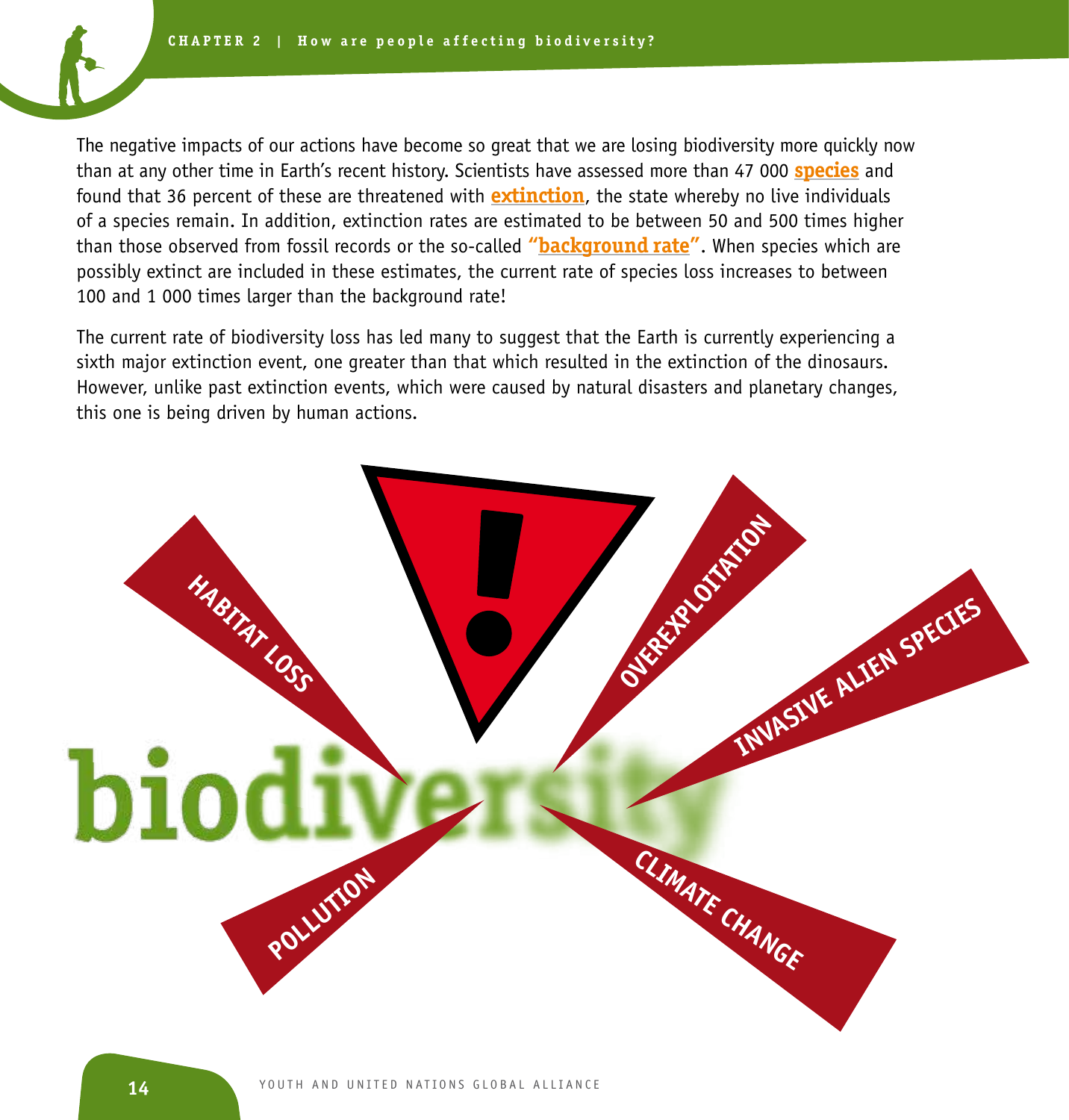# **The main threats to biodiversity**

There are five main causes of biodiversity loss:

**habitat loss climate change overexploitation 3 invasive alien species pollution. 1 24 5**

**1**

Each of these causes, or **"direct drivers"**, puts tremendous pressure on biodiversity and often they occur at the same time in the same **ecosystem** or environment.

**Habitat loss** occurs when natural environments are transformed or modified to serve human needs. It is the most significant cause of biodiversity loss globally. Common types of habitat loss include cutting down forests for timber and opening up land for agriculture, draining wetlands to make way for new development projects, or damming rivers to make more water available for agriculture and cities. Habitat loss can also cause **fragmentation**, which occurs when parts of a **habitat** (the local environment in which an organism is usually found) become separated from one another because of changes in a landscape, such as the construction of roads. Fragmentation makes it difficult for species to move within a habitat, and poses a major challenge for species requiring large tracts of land such as the African forest elephants living in the Congo basin. Though some habitat loss is necessary to meet human needs, when natural habitats are changed or modified with little concern for biodiversity the results can be very negative.



Power lines cut through the boreal forest in Quebec, Canada. Approximately 35 percent of Quebec's boreal forest has been affected by humans through hydroelectric power, forestry, mining, hunting, fishing and recreational activities. © Allen McInnis/Borea<sup>l</sup> Communications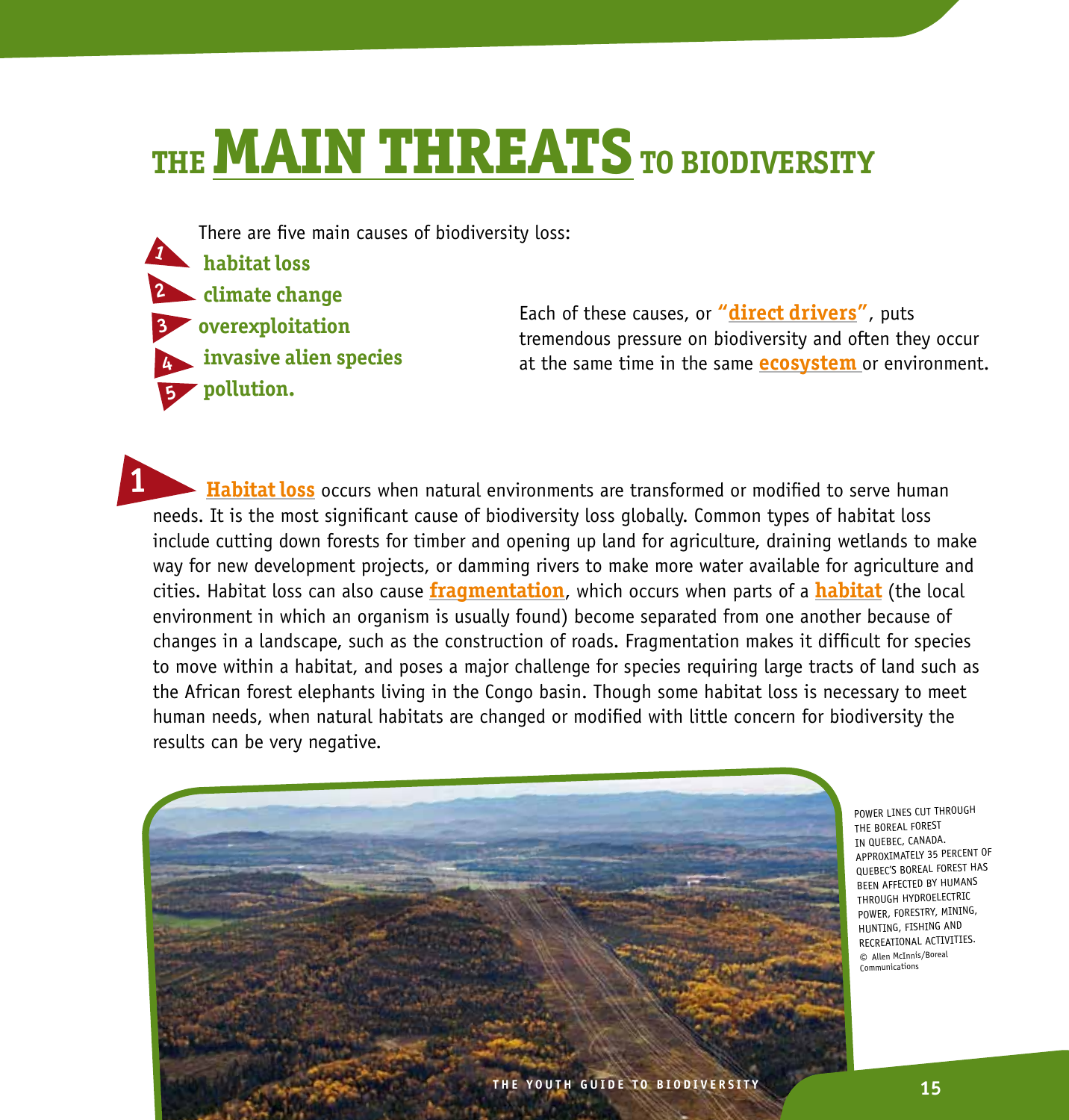**Climate change**, which is caused by a build-up of greenhouse gases such as carbon dioxide in the Earth's atmosphere, is a growing threat to biodiversity. Climate change alters the climate patterns and ecosystems in which species have evolved and on which they depend. By changing the temperature and rain patterns species have become accustomed to, climate change is changing the traditional ranges of species. This forces species to either move in order to find favourable conditions in which to live, or to adapt to their new climate. While some species may be able to keep up with the changes created by climate change, others will be unable to do so. Biodiversity in the polar regions (see box: "Arctic Sea Ice and Biodiversity") and mountain ranges is especially vulnerable to climate change.

 **Overexploitation**, or **unsustainable use**, happens when biodiversity is removed faster than it can be replenished and, over the long term, can result in the extinction of species. For example:

- the once-plentiful cod fishery off the coast of Newfoundland, Canada has all but disappeared because of overfishing;
- freshwater snakes in Cambodia are declining from hunting pressure;
- *Encephalartos brevifoliolatus*, a cycad, is now extinct in the wild after being overharvested for use in horticulture;
- Overexploitation, especially when combined with destructive harvesting practices, is a major cause of biodiversity loss in certain ecosystems.



**2**

**3**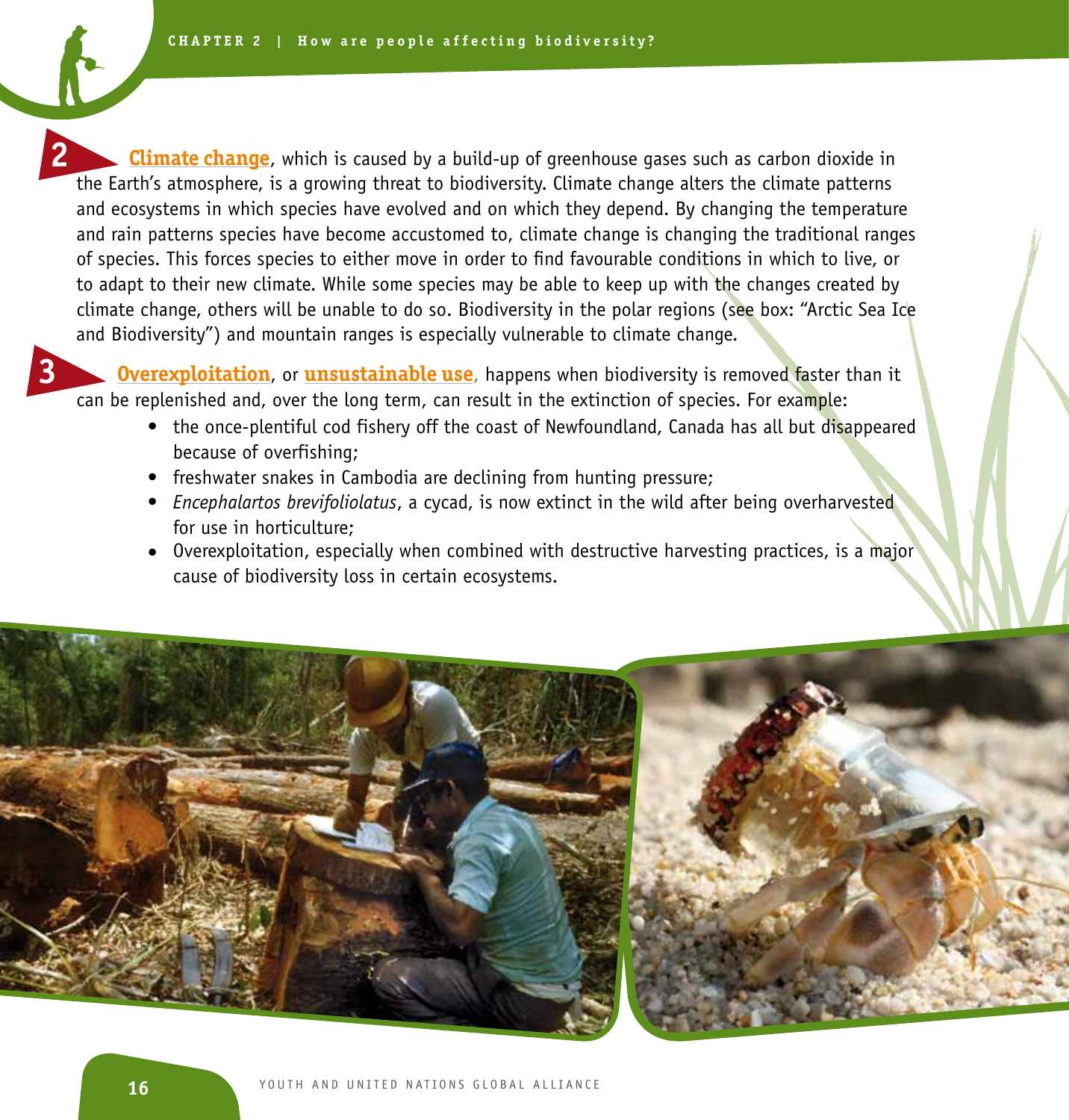**Invasive alien species** (IAS), or species that have spread outside of their natural habitat and threaten biodiversity in their new area, are a major cause of biodiversity loss. These species are harmful to native biodiversity in a number of ways, for example as predators, parasites, **vectors** (or carriers) of disease or direct competitors for habitat and food. **4**

In many cases invasive alien species do not have any predators in their new environment, so their population size is often not controlled (see box: "The Troublesome Toad"). Some IAS thrive in degraded systems and can thus work in conjunction with or augment other environmental stressors. IAS may also cause economic or environmental damage, or adversely affect human health.

The introduction of invasive alien species can be either intentional, as with the introduction of new crop or livestock species, or accidental such as when species are introduced through **ballast** water or by stowing away in cargo containers. Some of the main vectors (carriers) for IAS are trade, transport, travel or tourism, which have all increased hugely in recent years.



Felling of trees is a major ecosystem DISTURBANCE AFFECTING NUMEROUS SPECIES.

Animals are variously affected by different types of pollution. Oil spills CAN DEVASTATE FISH, SEA TURTLE AND MARINE bird populations.

BROWN PELICANS CAPTURED AT GRAND ISLE,<br>LOUISTANA, USA, WATT TO LOUISIANA, USA, WAIT TO BE CLEANED. © International Bird Rescue Research Centre

SOME ANIMALS, SUCH AS THIS HERMIT CRAB IN THAILAND, MAKE THE BEST OF A BAD SITUATION AND USE TRASH ON THE BEACH AS A makeshift home. © Alex Marttunen (age 12)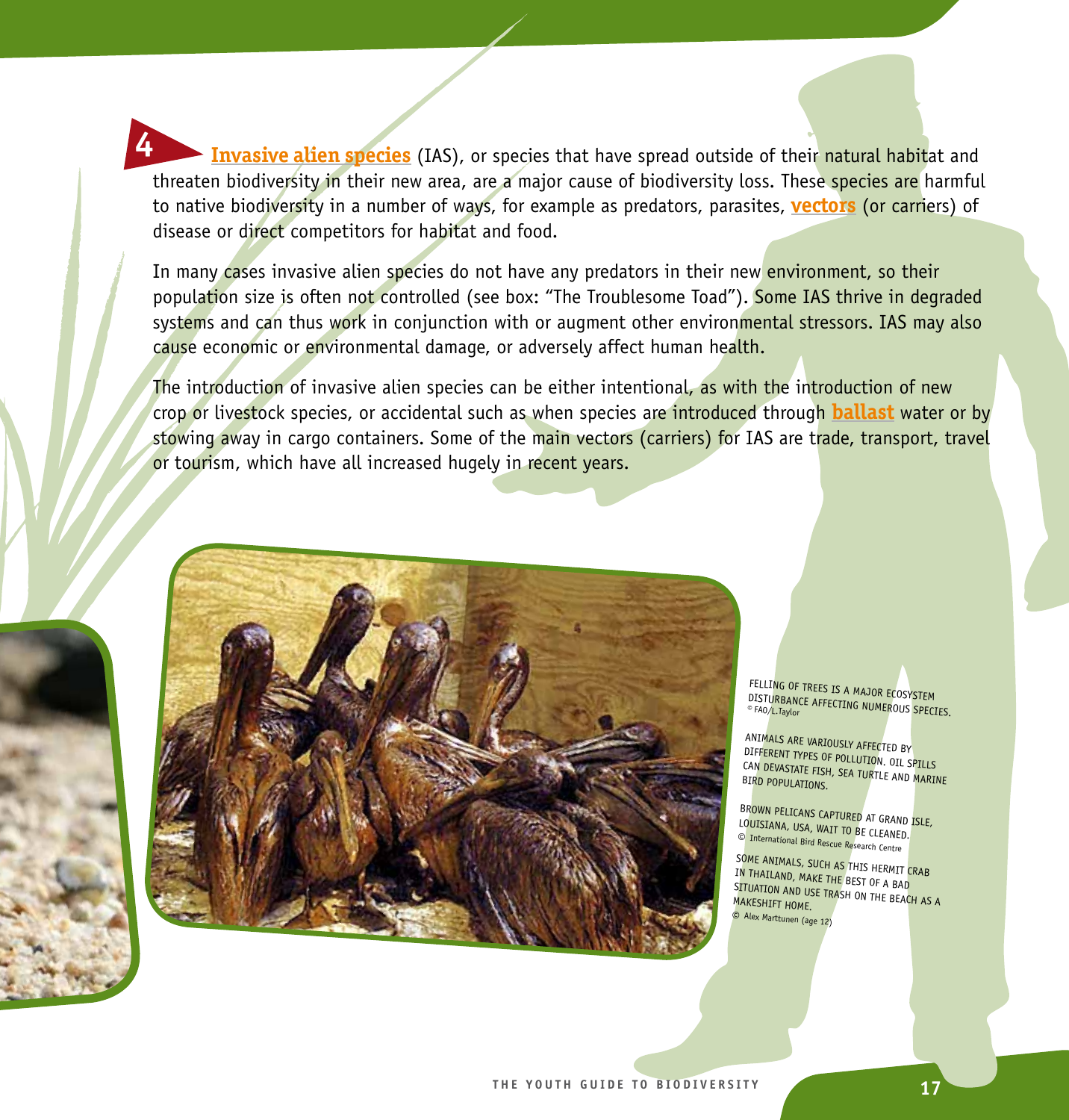The final driver of biodiversity loss is **pollution**. Pollution, in particular from nutrients, such as nitrogen and phosphorus, is a growing threat on both land and in aquatic ecosystems. While the large-scale use of fertilisers has allowed for the increased production of food, it has also caused severe environmental damage, such as **eutrophication** (see box below).

#### **Eutrophication**

**5**

In eutrophic water bodies, such as lakes and ponds, the concentration of chemical nutrients is so high that algae and plankton begin to grow rapidly. As these plants grow and decay, the water quality and the amount of oxygen in the water decline. These conditions make it difficult for many species to survive. The excess nutrients

that cause this situation mostly come from fertilisers, erosion of soil containing nutrients, sewage, atmospheric nitrogen deposition and other sources.

Eutrophication is caused by too many nutrients in the water. © F. Lamiot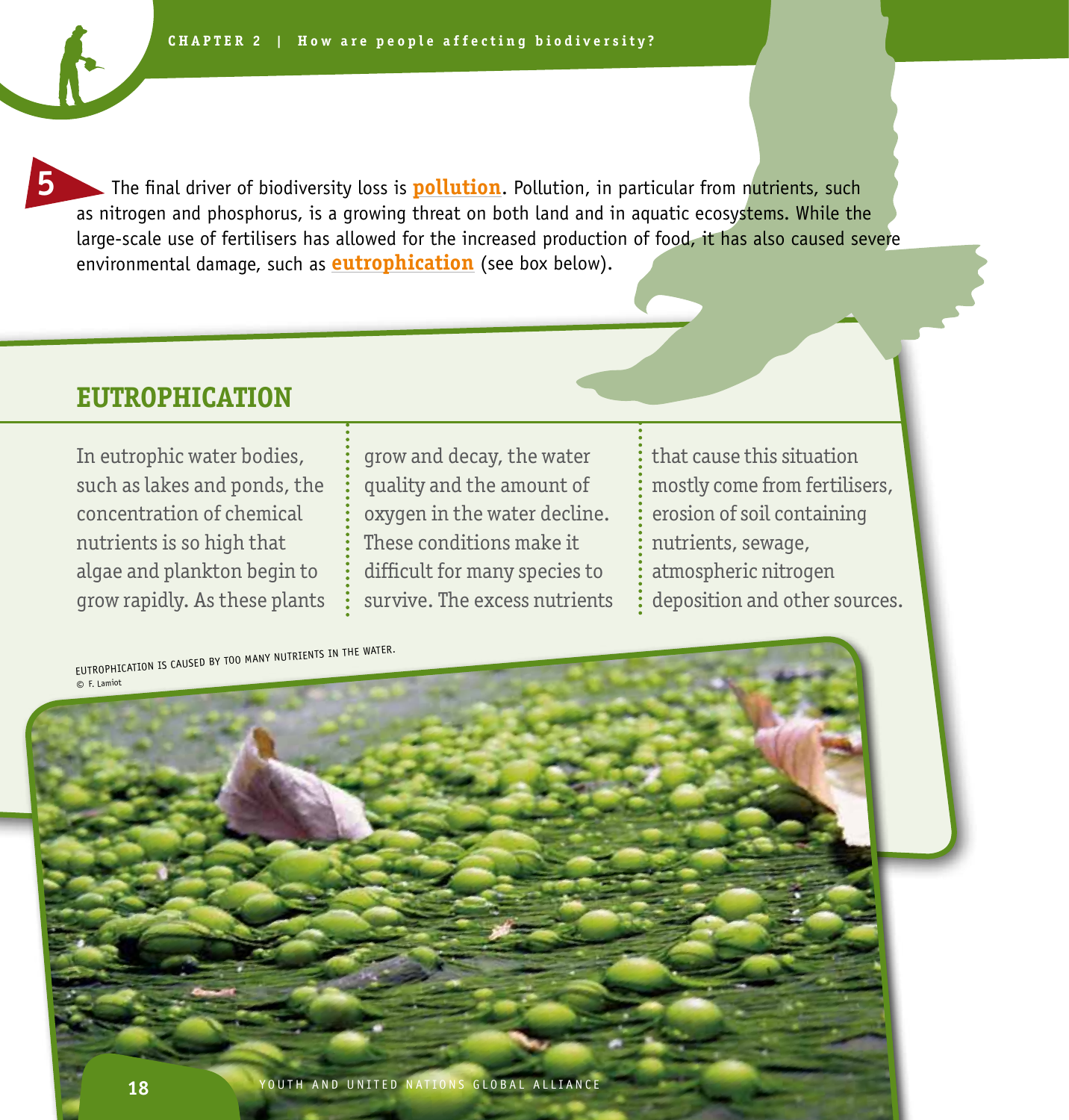#### **The troublesome toad** *Saadia Iqbal, Youthink!*

It all started with some beetles that were destroying sugarcane crops in Australia. A type of toad called the cane toad was brought in from Hawaii, with the hope that they would eat the beetles and solve the problem. Well, the toads left the beetles alone, but ate practically everything else, becoming full-fledged pests in their own right.

Now they are running amok, preying on small animals and poisoning larger ones that dare to try eating them. Scientists are still trying to figure out what to do.

*Source:* australianmuseum.net.au/Cane-Toad



CANE TOAD. © H. Ehmann/Australian Museum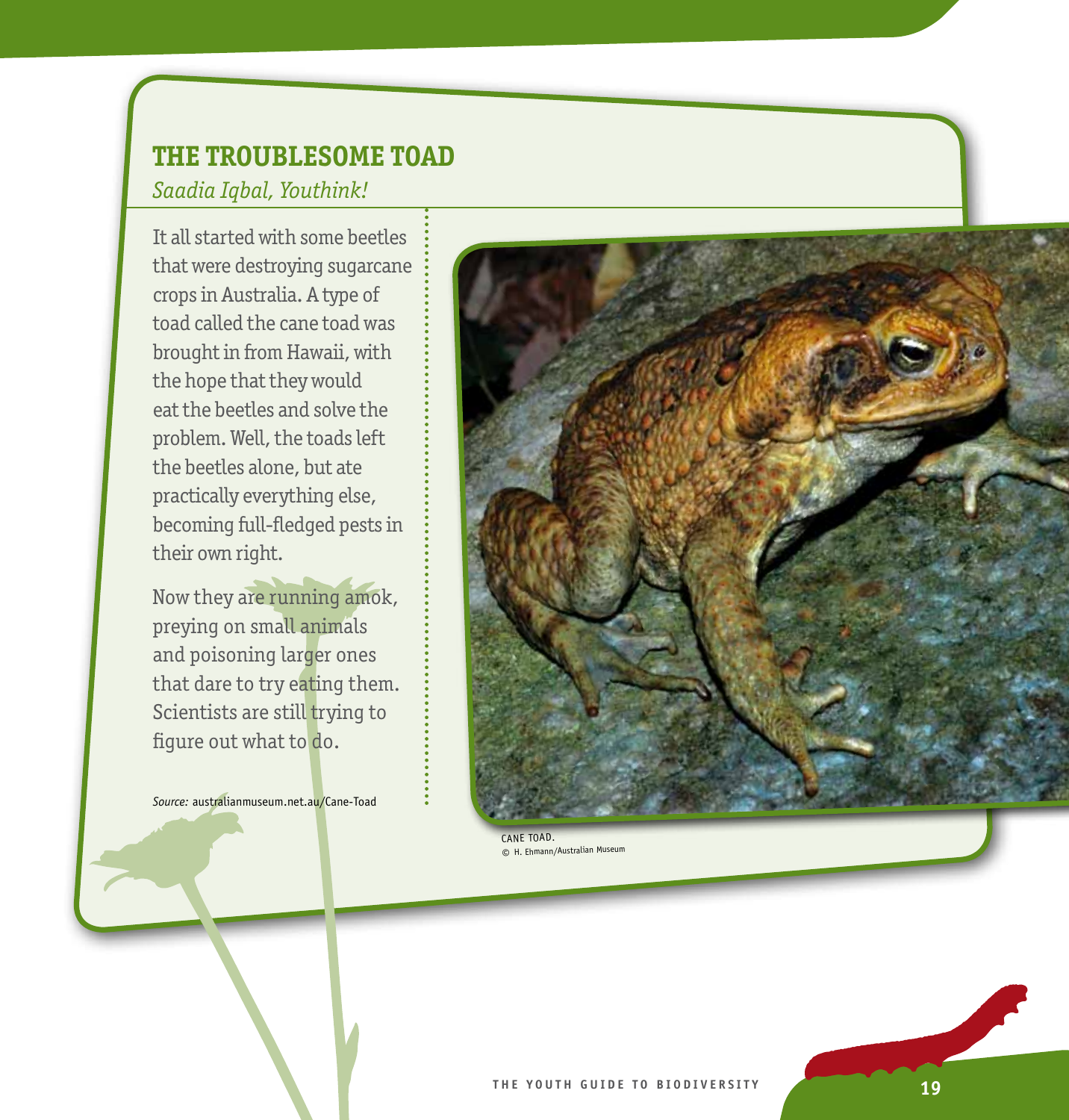#### **Arctic sea ice** and **biodiversity**

In the Arctic, ice is the platform for life. Many groups of species are adapted to life on top of or under ice. Many animals use sea ice as a refuge from predators or as a platform

for hunting. Ringed seals need certain ice conditions in the spring for reproduction, while polar bears travel and hunt on the ice. Algae even grow on the underside of ice floating on

the ocean. Ice is also the surface for transportation and is the foundation of the cultural heritage of the native Inuit people.

The pattern of annual thawing and refreezing of sea ice in the Arctic Ocean has changed dramatically in the first years of the twenty-first century. The extent of floating sea ice, measured every September, has declined steadily since 1980 (shown by the red trend line). Not only is the ice shrinking, but it is also much thinner.



*Adapted from*: Global Biodiversity Outlook 3, 2010